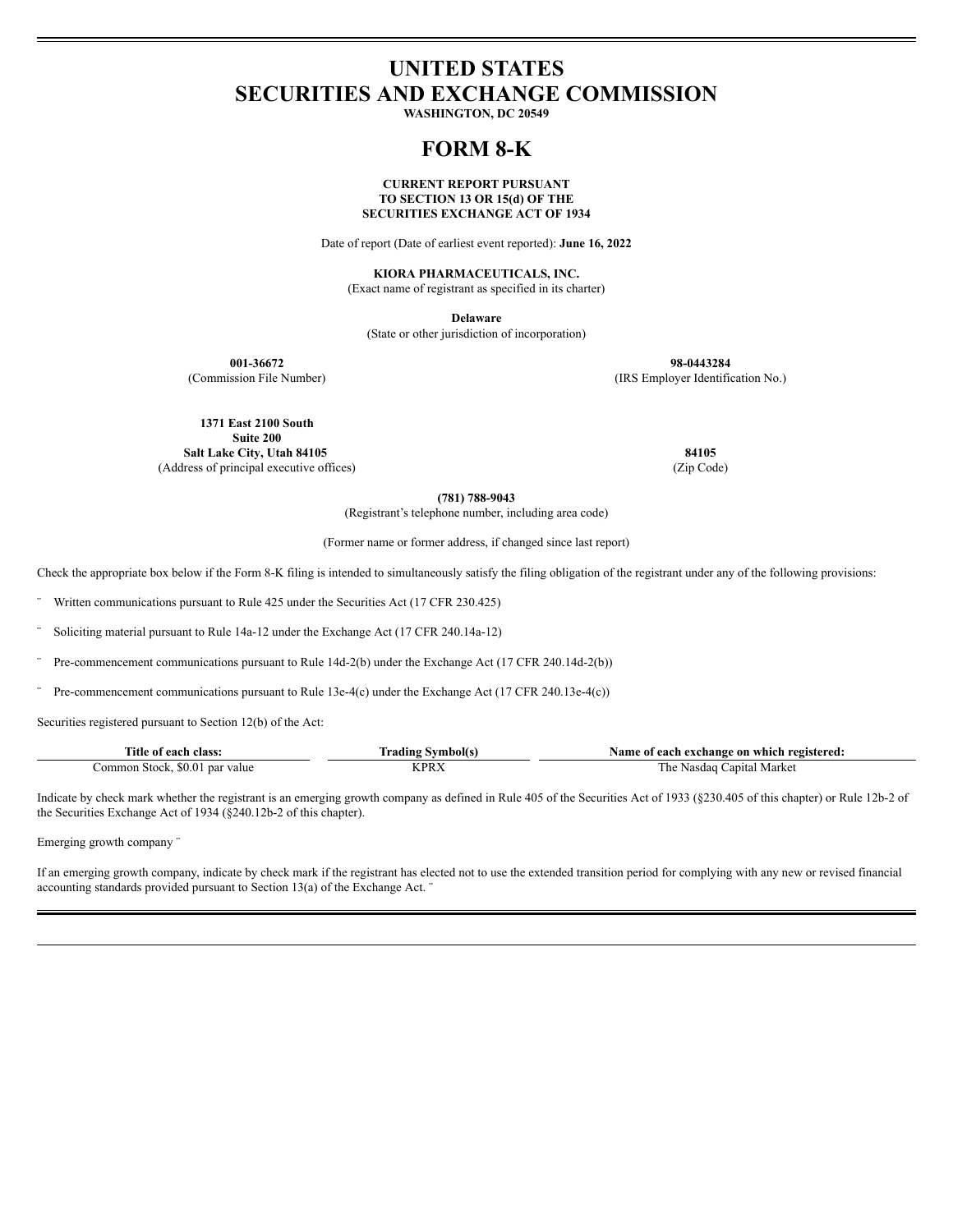#### Item 5.02. Departure of Directors or Certain Officers; Election of Directors; Appointment of Certain Officers; Compensatory Arrangements of Certain **Officers.**

As previously reported, on April 21, 2022, Susan L. Drexler was appointed as Interim Chief Financial Officer of Kiora Pharmaceuticals, Inc. (the "Company"). Ms. Drexler serves as a consultant with Danforth Advisors, LLC ("Danforth"), a provider of strategic and operational finance and accounting for life science companies, and, since March 2022, she has served as a financial consultant to the Company pursuant to a consulting agreement between the Company and Danforth dated as of March 9, 2022 (the "Consulting Agreement").

Effective as of June 16, 2022, Ms. Drexler resigned as Interim Chief Financial Officer of the Company, but will continue to provide consulting services to the Company pursuant to the Consulting Agreement. Ms. Drexler's resignation did not result from any disagreement regarding the Company's operations, policies or practices. In connection with Ms. Drexler's resignation, Brian M. Strem, Ph.D., the Company's President and Chief Executive Officer, will assume the role of the Company's principal financial and accounting officer.